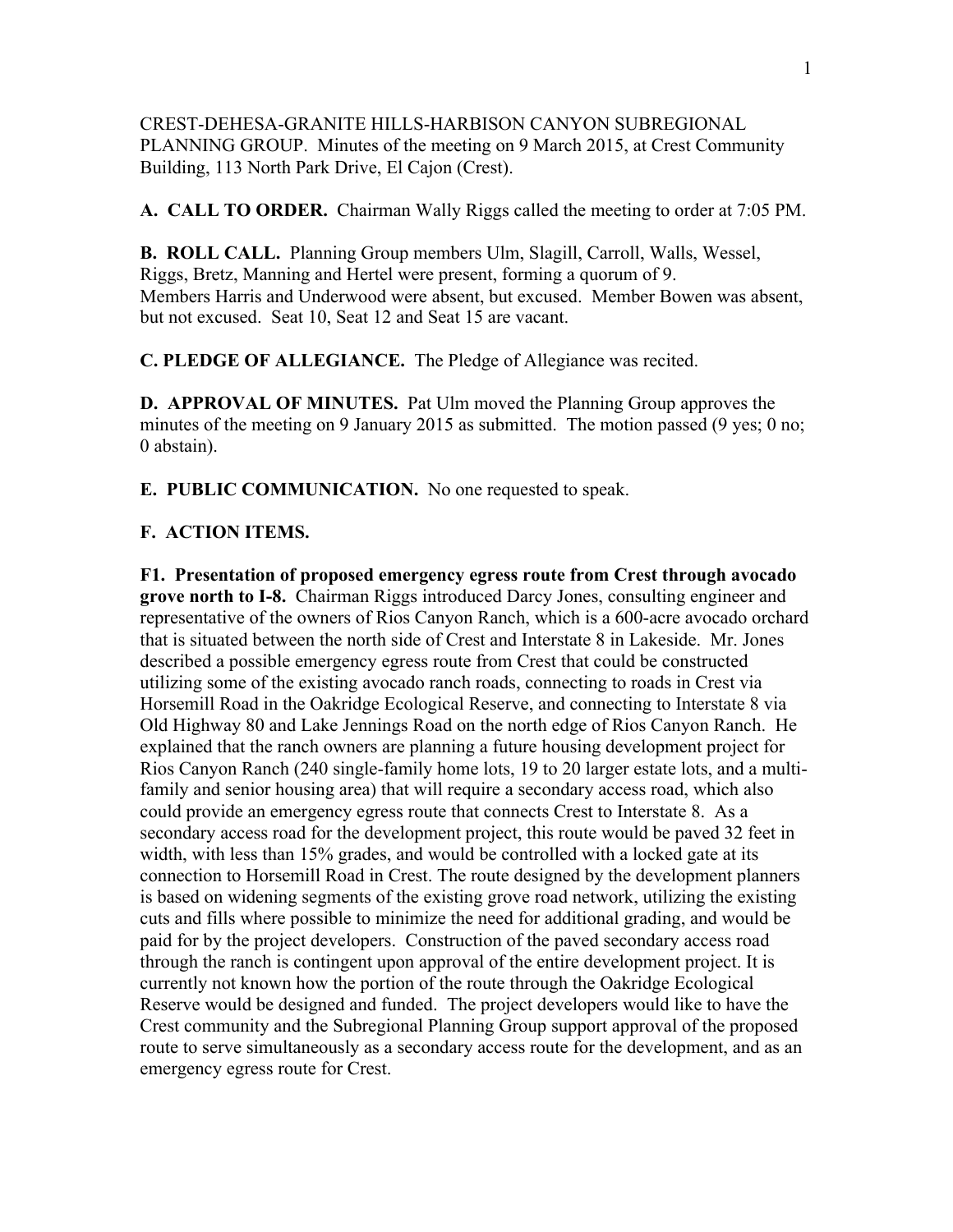Members of the Planning Group and the public asked questions about the possibility of utilizing the existing dirt road network through the ranch (with minimal necessary upgrading) as an emergency egress route from Crest immediately, without waiting for the complete planning, approval and construction processes of the ranch development project.

 The Planning Group expressed its view that the proposed road, and its dependency on the approval of a major development project, should be presented at the next meeting convened by Supervisor Jacob concerning emergency egress routes from Crest; and that Cal Fire and other agencies should be informed about and included in discussions about this possible route for emergency egress from Crest, prior to any consideration of giving Planning Group recommendation for approval of the concept.

**F2. Invitation from Sycuan to hold a future Planning Group meeting at Sycuan's new Tribal Hall.** Chairman Riggs presented to the Group an invitation from the Sycuan Band for the Planning Group to hold one of its future regular meetings at the new Tribal Hall on the Sycuan Reservation, and to be introduced to the newly elected Tribal Government members. Planning Group members discussed their concerns about disrupting the normal pattern of rotating the Group's regular meetings between public venues in the Subregion's communities (Dehesa School, Old Ironside Park and Crest Community Building). Lory Walls moved that the Planning Group invites the Sycuan Tribal Government members to attend one of the Group's regular meetings, at one of its regular meeting places in the Subregion, for the purpose of both groups to meet each other. The motion passed (9 yes; 0 no; 0 abstain).

**F3. Authorization of payment for CCA Meeting Room, for January March and April 2015.** Chairman Riggs asked for authorization from the Group to request the County to provide \$300, for three regular Planning Group meetings (January, March and April), to pay the standard fee of \$100 per night meeting for use of the Crest Community Building. Phil Hertel moved the Planning Group approves requesting the County to provide \$300 for the use fees for its three meetings in 2015 at the Crest Community Building. The motion passed (9 yes; 0 no; 0 abstain).

## **G. GROUP BUSINESS.**

**G1. Announcements and correspondence.** Mary Manning announced that the door locks at the Old Ironside Park building were vandalized, that currently there is only one key for unlocking the building, and that this key is in her possession.

 Wally Riggs announced that Dehesa School will be in session into May, and that he will talk with school officials about the location at the school for the Group's regular meeting there in May.

**G1a. Consideration of applicants for vacant seats.** There were no applicants for the currently vacant Planning Group seats. Chairman Riggs said this agenda item would be carried forward in the future as long as the vacant seats are unfilled.